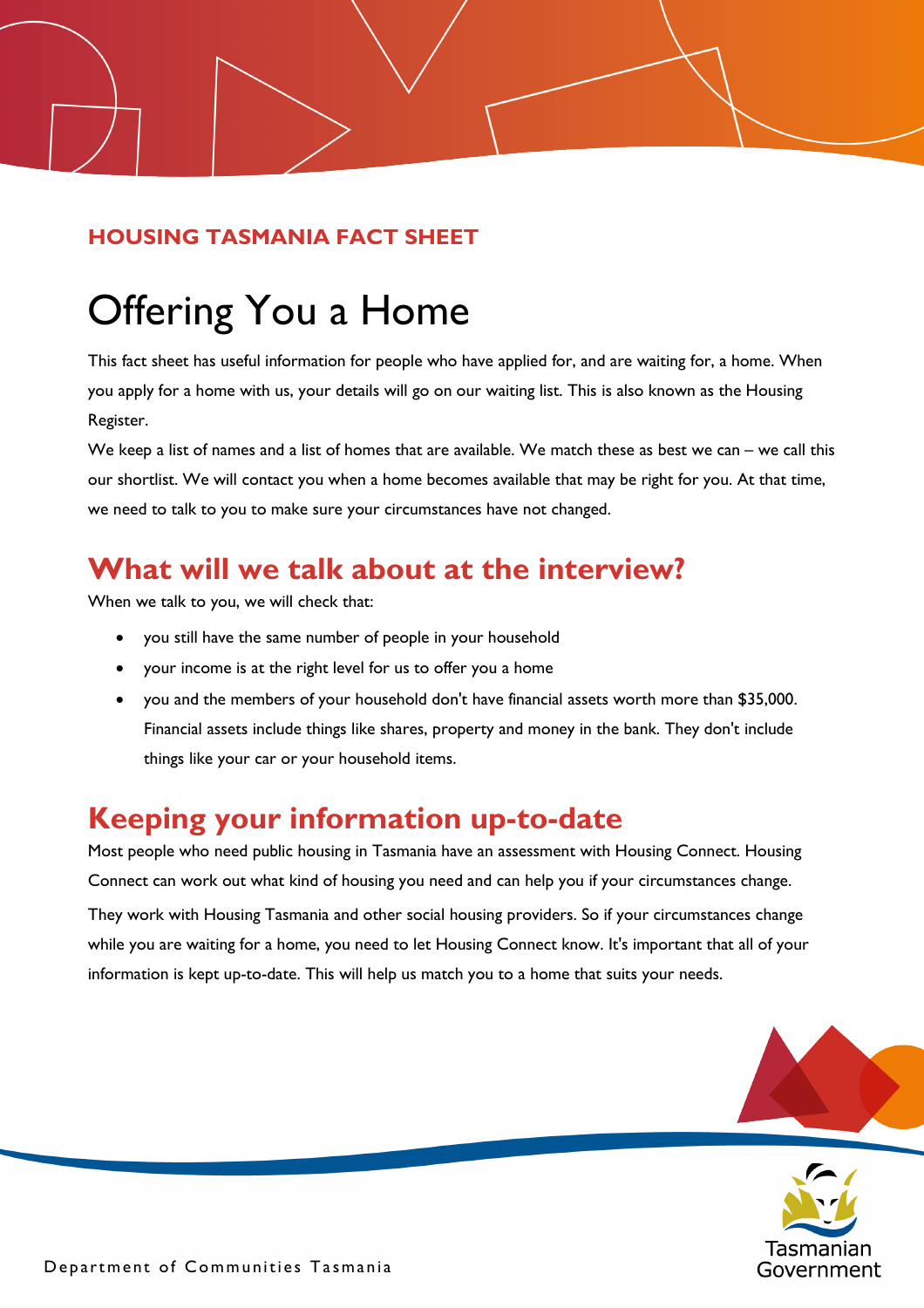

## **Doug and Michelle's story**

Doug and Michelle had been waiting for a property for a long time. They had been living with Doug's family and they needed a home of their own. Doug and Michelle had two kids when they applied for a home with Housing Tasmania. When Michelle found out she was pregnant again, she called Housing Connect. She told them that she thought they would need a house with three bedrooms now that they were going to have three kids. They had to wait a while for a home to become available. But Doug and Michelle were excited when they were offered a three bedroom house. They moved in soon after the baby was born.

#### **Checking your application**

Each application is considered on a case-by-case basis. Before we contact you to offer you a home, we check your history as a tenant. This includes things like:

- whether you have lived in a Housing Tasmania home before
- the condition of the last home you lived in when you left
- if you have rejected any of the homes we offered you and the reasons you rejected them
- any bad behaviour
- any money that you owe
- if you are bankrupt
- if you own any other property
- if you have more than one application for housing with us
- how much you are earning at the moment.

#### **Other fact sheets that might be useful:**

- Who can use social housing
- Signing a lease
- Paying the rent
- Your personal information
- Transferring to another home